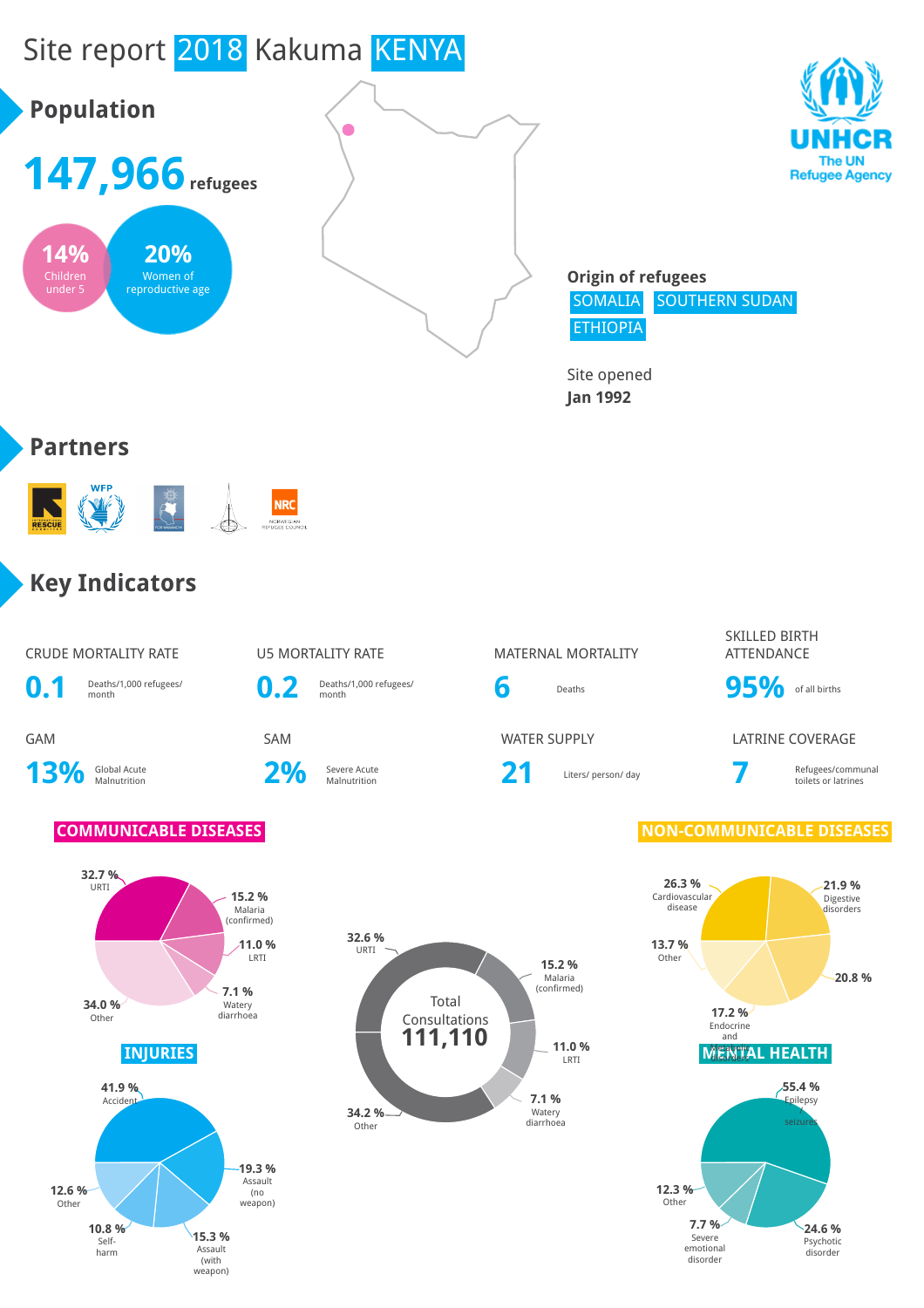# **Public Health**

| <b>INDICATOR</b> | <b>STANDARD</b> |                       | <b>MORBIDITY</b>                                 | <b>INDICATOR</b> |           |                 |                                                                    |
|------------------|-----------------|-----------------------|--------------------------------------------------|------------------|-----------|-----------------|--------------------------------------------------------------------|
| 4                | 1: 50,000       | ▲                     | Incidence of malaria among children under<br>5   | 7                |           |                 |                                                                    |
| 36               | 1:110,000       | ◙                     | Incidence of watery diarrhoea among              | 20               |           |                 |                                                                    |
| 190              | 1: 1,000        | ◙                     |                                                  |                  |           |                 |                                                                    |
| <b>INDICATOR</b> | <b>STANDARD</b> |                       | Incidence of pneumonia among children<br>under 5 | 17               |           |                 |                                                                    |
| 78               | < 50            | ☺                     | Incidence of pneumonia among over 5              | 7                |           |                 |                                                                    |
| 0.7              | $1 - 4$         | ణ                     | Tuberculosis success rate                        | 92%              | < 90%     | ◙               |                                                                    |
| 4%               |                 |                       | Were any MDR/X-TB cases diagnosed among<br>PoCs? | Yes              | <b>No</b> | ☺               |                                                                    |
| <b>INDICATOR</b> | <b>STANDARD</b> |                       | <b>VACCINATION</b>                               | <b>INDICATOR</b> |           |                 |                                                                    |
| 0.1              | < 0.75          | $\bullet$             | Full vaccination coverage                        | 37%              |           |                 | Ø                                                                  |
| 0.2              | < 1.5           | Ø                     | Measles vaccination coverage                     | 99%              |           |                 | 0                                                                  |
| 27.8             | < 30            | $\boldsymbol{\omega}$ | Source of vaccination data                       | survey           |           |                 |                                                                    |
| 13               | < 20            | $\bullet$             | <b>IN-PATIENT DEPARTMENT (IPD)</b>               | <b>INDICATOR</b> |           |                 |                                                                    |
| <b>INDICATOR</b> | <b>STANDARD</b> |                       | Average length of stay (days)                    | 3.3              |           |                 |                                                                    |
| 100%             | 100%            | Ø                     | Case fatality rate                               | 0.0              |           |                 |                                                                    |
|                  |                 |                       | Hospitalisation rate                             | 39.6             |           |                 | ☺                                                                  |
|                  |                 |                       |                                                  | children under 5 |           | <b>STANDARD</b> | <b>STANDARD</b><br>< 95%<br>< 95%<br><b>STANDARD</b><br>$50 - 150$ |

## **Reproductive Health**

| <b>ANTENATAL CARE</b>                                                                     | <b>INDICATOR</b> | <b>STANDARD</b> |              | <b>FAMILY PLANNING</b>                                                      | <b>INDICATOR</b> | <b>STANDARD</b> |   |
|-------------------------------------------------------------------------------------------|------------------|-----------------|--------------|-----------------------------------------------------------------------------|------------------|-----------------|---|
| Antenatal care coverage                                                                   | 67%              | $> 90\%$        | Ω            | Contraceptive prevalence rate                                               | 72%              | $\geq 30\%$     |   |
| Coverage of antenatal tetanus vaccination                                                 | 86%              | >95%            | А            | Source of contraceptive prevalence data                                     | <b>HIS</b>       |                 |   |
| <b>DELIVERY CARE</b>                                                                      | <b>INDICATOR</b> | <b>STANDARD</b> |              | SEXUAL AND GENDER-BASED VIOLENCE (SGBV)                                     | <b>INDICATOR</b> | <b>STANDARD</b> |   |
| Proportion of births attended by skilled<br>personnel                                     | 95%              | $\geq 90\%$     | $\checkmark$ | Total number of reported rapes                                              | 43               |                 |   |
| Proportion of births conducted by caesarean<br>section                                    | 13%              | $5 - 15%$       |              | Proportion of eligible rape survivors provided<br>with PEP within 72 hours  | 100%             | 100%            |   |
| Proportion of newborn infants with low birth<br>weight (<2500 gs) (weighed within 72 hrs) | 8%               | < 15%           |              | Proportion of eligible rape survivors provided<br>with ECP within 120 hours | 54%              | 100%            | ☎ |
| Proportion of teenage pregnancies                                                         | 4%               |                 |              | SEXUALLY TRANSMITTED INFECTIONS (STIS)                                      | <b>INDICATOR</b> | <b>STANDARD</b> |   |
| Still birth rate (/ 1000 total births / month)                                            |                  |                 |              | Number of genital ulcer diseases                                            |                  |                 |   |
| Number of maternal deaths                                                                 | 6                |                 |              | Number of Pelvic Inflammatory diseases                                      | 4                |                 |   |
| Proportion of maternal deaths investigated<br>within 48 hours                             | 100%             | 100%            |              |                                                                             |                  |                 |   |